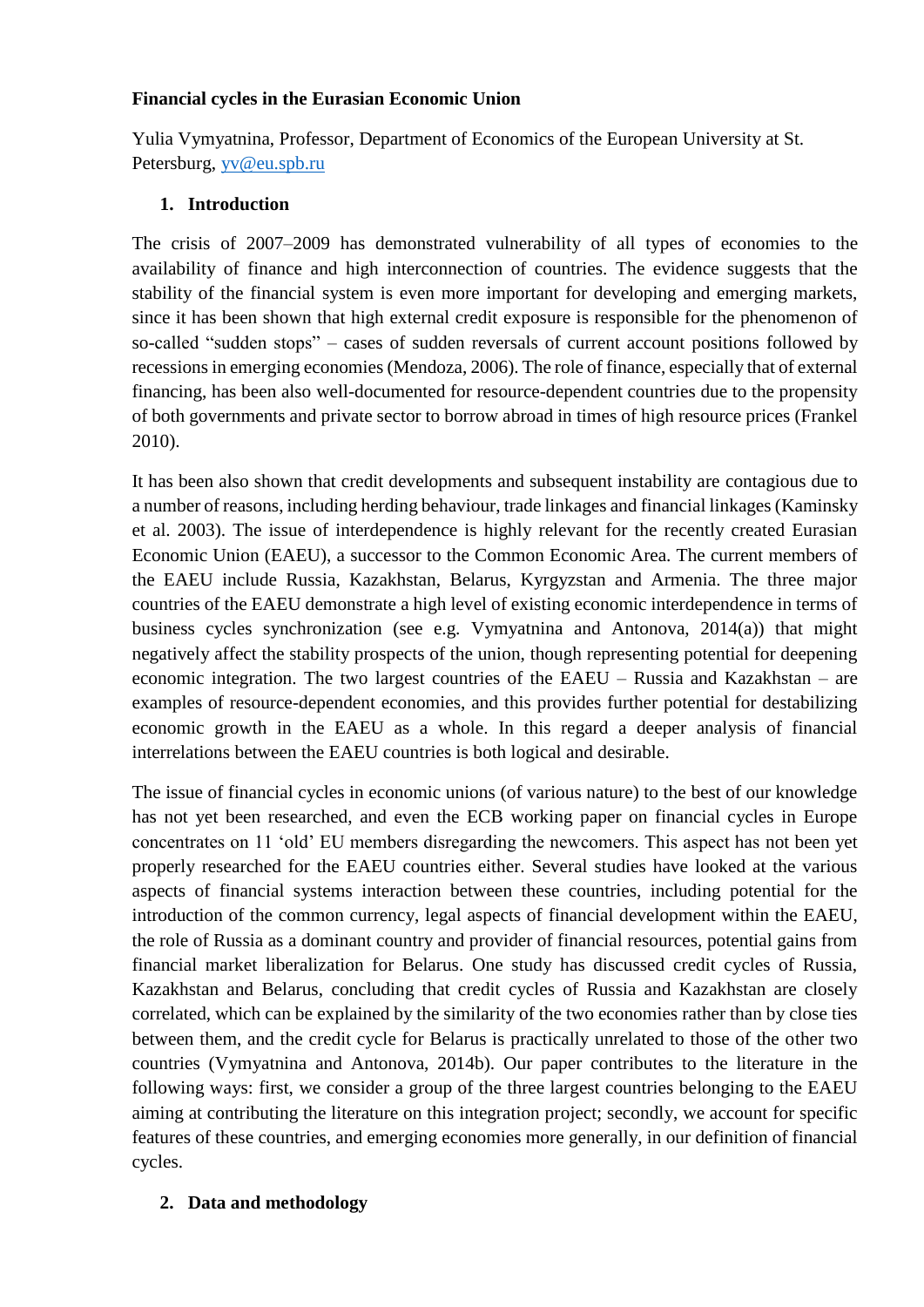The Eurasian Economic Union (EAEU) came into being as a successor to the Customs Union (CU) created in 2010. Most available studies on the EAEU do not cover Kyrgyzstan and Armenia, since they have joined the union only recently. In our analysis we also focus on Russia, Kazakhstan and Belarus (we omit explanation of this for the sake of brevity). After analyzing various indicators that are included in the definitions of financial cycles, we decided to opt for the parsimonious definition of Drehmann et al. (2012) and to include credit and property prices indicators. We exclude equity markets since compared to advanced countries financial markets in the countries we consider are shallow and highly volatile. To account for the importance of external trade, we add CA balance. In our view it is better than capital flows in that it accounts for the CB interventions as well. We also account for the government dominance in the economy by considering two types of credit indicators: to compare our results with previous studies we use credit to private sector and its ratio to GDP, and to account for the government factor we also use separately government credit and total credit (private plus government) and their ratio to GDP.

We use data on real GDP, private sector and government credit, CA balance to GDP ratio, property price index and CPI for all countries. Data are quarterly and cover the following periods: 2000q4 to 2019q1 for Russia, 2002q1-2019q2 for Belarus, 2001q4-2019q1 for Kazakhstan. Most data are from official statistical offices and Central banks. Data were seasonally adjusted where appropriate using Census X-12 procedure and deflated using CPI index. For combining data into financial cycles all relevant time series were taken in logarithms. CA balance time series were adjusted by an arbitrarily large number in order to the make the series non-negative.

We follow the approach relying on data filtering (see e.g. Drehmann et al., 2012) as it allows us to combine series in an aggregate financial cycle measure. We use Christiano-Fitzgerald (16-40 quarters) and Hodrick-Prescott filters to check our results for robustness. After filtering we apply threshold method based on Mendoza and Terrones (2012). Threshold value is chosen to be *φσ*(*li*), where  $l_{it}$  is the deviation of some time series from its long-term trend, and if  $\sigma(l_i)$  is the standard deviation of cyclical component of this time series, and *φ* assumes different values to check robustness (1.5 and 1.75).

We first analyse (in de-trended form and in logs) eight separate indicators of financial cycles for each country: credit to private sector, its ratio to GDP, credit to the government sector and its ratio to GDP, total credit and its ratio to GDP, property prices, and current account balance. We consider the periods of booms and busts for these series, as well as their correlations between each other and with the business cycle for each country. At the next stage we combine these individual indicators (in logs) into several alternative composite measures of the financial cycle for each country (9 in total). They are combined in threes and include a credit measure (private, government or total) and its ratio to GDP as the most parsimonious definition, then we add property prices, and then – CA balance to GDP ratio. These composite measures are then analyzed for separate countries, and at the following step the cross-country relations between financial cycles are considered in the framework of a simple VAR model.

It is important to note that for the countries that we considered – Russia, Kazakhstan and Belarus – all types of credit are important (credit to the private sector, to the government sector and total credit), and a special attention should be paid to a potential change in the phase of the credit cycle (regardless of the type of credit) as there is no stable and sustained relation between any individual